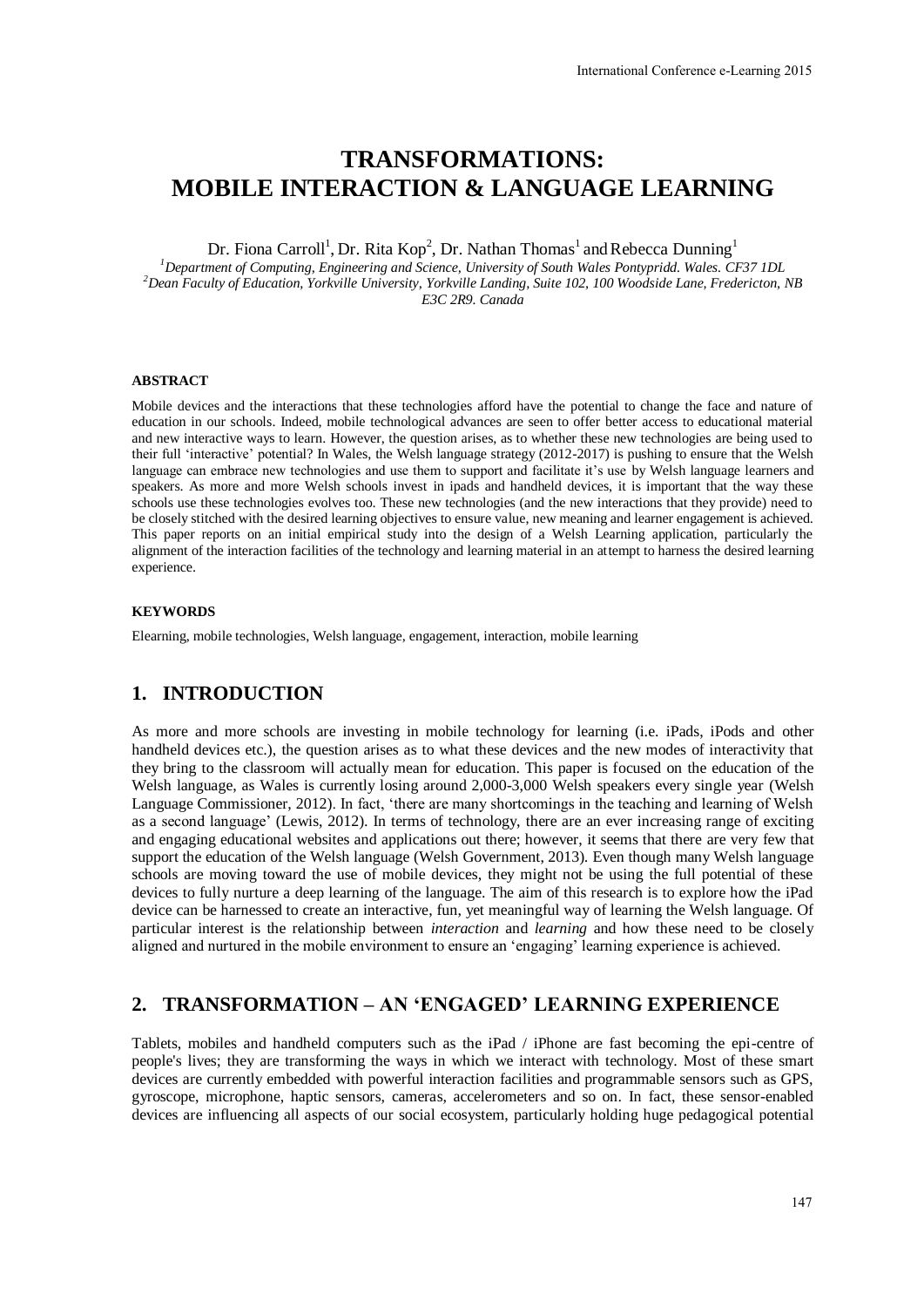for our educational system (Serrano-Santoyo & Organista-Sandoval, 2010). With sensors and new modes of interactions, these devices are changing the way we interact with the physical world around us; they afford interactions which play an intrinsic role in the learning experience. Indeed, interaction has the potential to draw out the essential quality of a learning object; it can initiate an absorbed interplay of cognitive and non cognitive faculties that in turn can cause what Dewey (1934) describes as a transformation – an 'engaged' learning experience. As Elkind (2009) highlights '[learning] experience is not always independent of our behaviour but rather created by it'. With mobile technologies, learners and educators of today, do not only have the opportunity to explore and reinvent the learning object in new and refreshing ways, but they also have the ability to expand learning through the amplification of social conversations and learning networks.

In an attempt to understand these new opportunities for interactivity and the opportunity for learning, it is equally important to be aware of the concepts inconclusively linked to these new technologies and interactions. Usability, being one of these, can be seen as being a quality attribute that assesses how easy user interfaces are to be used (Nielsen, 2003). From the beginning, the study of how people use technology has played a central role in the development of Human Computer Interactions (HCI), so much so, that the HCI discipline has often been portrayed 'as the study and the practice of usability. It is about understanding and creating software and other technology that people will want to use, will be able to use and will find effective when used' (Carroll, 2001, p. xxvii). However, in terms of interaction and particularly the varied interactions of today, it is now evident that we need to understand the bigger picture and acknowledge that usability is actually made up of several components. Indeed, usability is a collective term for all aspects of an activity's performance. As Löwgren & Stolterman (2004, p.5) describe, the design of computer interactions is more 'the process that is arranged within existing resource constraints to create, shape, and decide all use-oriented qualities (structural, functional, ethical, and aesthetic) of a digital artefact for one or many clients'. It is the shaping of digital artefacts for better user experiences, in terms of both appearance and function; the interaction point is what brings everything together and where new connections of knowledge emerge that hold the potential for greater understanding and learning.

How might we shape new interactions for Welsh language learning? A number of researchers in the field of Learning Technology have chosen to use a Design-Based Research approach (Kelly, 2004; Bannan-Ritland, 2003; Barab & Squire, 2004) to examine and analyze in a systematic way every aspect of a new learning design innovation. The transformation, we discuss, depends on balancing the interaction afforded by the technology (function and appearance) with the learning cues and connections to guide the learner into a sense of flow and engagement in the learning environment. Interactions, particularly those afforded by new mobile technologies (touch screen, sensors etc), have the potential to expose the learner to a number of opportunities for the creation and recreation of new, exciting and 'engaging' learning experiences. The key lies with the learning designer and how well the 'transformation' is designed; how well the interactions, function as well as appearance, are aligned with the learning material.

## **3. INITIAL STUDY OF THE APPLICATION**

This research was undertaken at the University of South Wales to explore how the iPad device and the interactions it affords can enhance the 'Welsh language' learning experience. In Wales, there is a 'need to ensure that the [Welsh] language can embrace new technologies and use them to support and facilitate its use by Welsh speakers of all ages' (Welsh Government, 2011). To build the *Welsh language learning* application, a design-based research approach has been used to ensure that each stage of the development has been considered and addressed as described (Carroll and Kop, 2011). From the start, it was important to think about the appearance and function of the interaction and how this integrates with the learning objectives – to create ideas of what the main features of the application might look like and also how these would function (i.e. what interactions they would afford). Based on the national curriculum of Wales, we decided to focus the *Welsh language learning* application on the area of 'Knowledge and Understanding of the World' and within this to concentrate on three main topics: 'Knowledge of the Home' 'Animals' and 'Weather Observation'. For example, on paper, the *home environment* section of the application aimed to encourage the child's Welsh literacy skills and to reinforce their vocabulary and knowledge of items around the house. This core idea was then expanded through interaction to incorporate more playful experiences. In detail, the learner is presented with the cutaway profile of a house showing four separate rooms full of everyday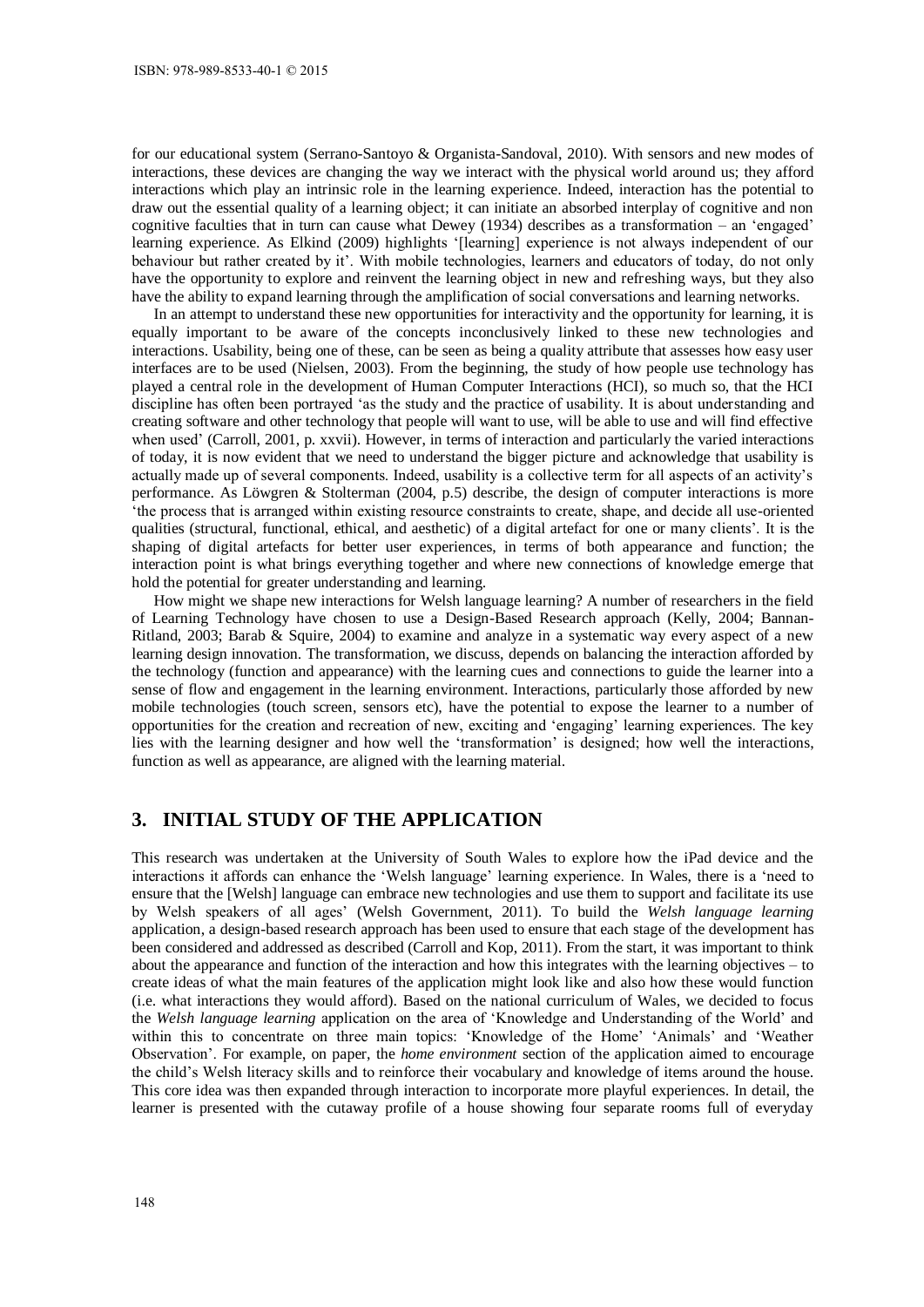household objects. Each room contains objects that have been embedded with touch gesture interactivity and it is the learner's task to visually explore the rooms, touch the objects and in doing so build up his or her Welsh language skills. The key lies in the interaction – driven by the curious exploration – in that each learner needs to be enticed to visually engage with an object and then to physically touch it to trigger a response. For example, on touching the television set, the television switches on and the Welsh pronunciation of the word 'television' is audibly played as well as textually presented. In doing so, the learner is able to familiarize him or herself with the sound, spelling and visual representation of each object in Welsh.

Five local welsh medium nursery/ primary schools (1-5) were approached in order to test the application. Both children (approximately ten learners per class/ school) and teaching staff (approximately one teacher and two teaching assistants per class/ school) were asked to take part in the study; the study was conducted through the medium of Welsh. Observational methods and focus groups were used to evaluate the children's impressions of the *Welsh Language Learning* application. The teaching staff from each school were asked to complete a questionnaire after using and observing the use of the *Welsh Language Learning* application to evaluate its interactivity and potential for learning.

The overall perception from the study was that all children enjoyed using the application, they were all interested and it proved a suitable tool to engage and keep them involved. Generally, all children participated in the activities and enjoyed discussing the application with their peers. The playfulness of the *drag and drop weather* activity and the novelty of the *dressing up an avatar* seemed to be most popular with schools (1)(2)(3) whilst children in schools (4)(5) engaged more in the exploration of the *home environment* section as they found identifying all the items around the house as well as the quiz the more challenging. Some children did slightly struggle with the learning content and children from school (3) were recorded to occasionally use the 'English Help' button for help. Overall, as the focus group discussion highlighted, all children enjoyed and were interested in using the application; in fact, they wanted to use it more. From the questionnaire data, we concluded that teachers from all five schools felt that the children enjoyed, were interested in and had the potential to benefit educationally from using the application. Three out of five teachers thought that the 'weather' section seemed most successful with the children whereas school (2) thought that the home environment section was the more engaging. All teachers agreed that the majority of children were participating as they usually do and were all paying attention (i.e. not easily getting distracted etc). In terms of learning the Welsh language, four out of five of the teachers found that the application was slightly too easy for the target audience (i.e. very few children seemed to need extra guidance). However, when asked to rate what they thought the probability of learning for each child after using this application would be (on a scale of 1-5, 1 being lowest  $-5$  being highest), teachers from four schools rated the application as a '4' for its potential for learning. The results also indicate that 'learning through play', particularly the playful elements incorporated into the interactions, proved to be an effective way to engage children of such a young age in the 'Welsh language' learning process. In terms of interactivity, all teachers felt that the children enjoyed interacting with the application; in fact, they all felt the need for more interactions to further enhance the child's learning experience.

#### **4. CONCLUSION**

This short study has allowed us to identify the learning activities and interactions that the children were most engaged in whilst using the *Welsh Language Learning* application. More importantly, it has given us some insight into why the children were engaged with them (i.e. novel activities, playful interactions and challenging tasks). It is this power to 'engage' learners that emphasizes the importance of interaction to the learning process. In fact, it is this very 'power' that exposes the need to rethink the potential of the interactions that new technologies afford to the learning experience. Indeed, it is the attention to both the visual appearance and function of the interaction that can keep participants in the flow of their activities and consequently enhances their experiences. It is this detailed focus on the interaction that then plays an important role in determining the 'transformation'. As we have seen from this initial study, it was a combination of challenging learning tasks (i.e. appropriately set learning objectives) framed in novel activities that were brought to life through visually and functionally 'playful' interactions that harnessed the learners' engagement and the enhancement of the learning process. Looking ahead, the aim is to explore further iterations of this application with a deeper focus on the visual and functional aspects of the mobile